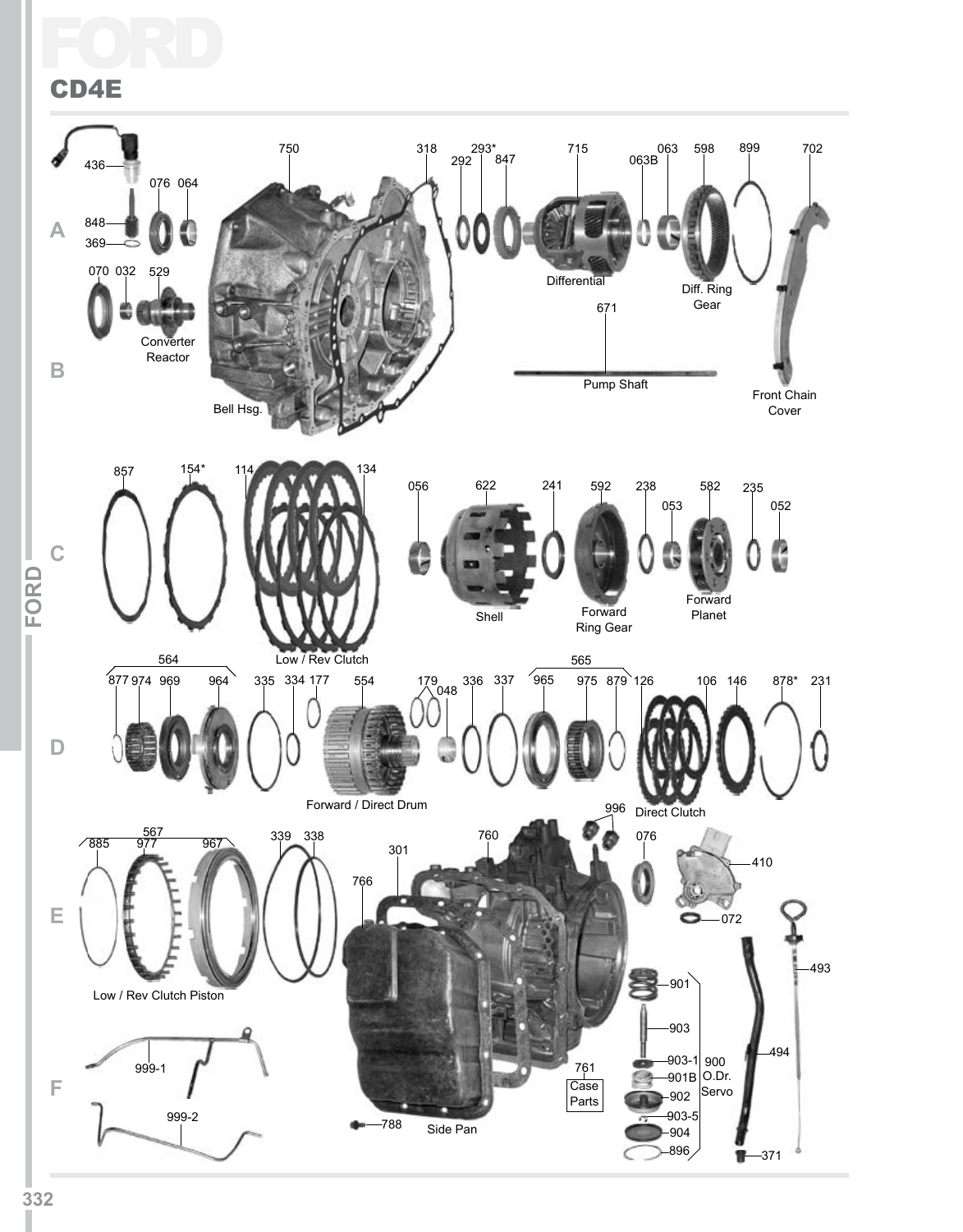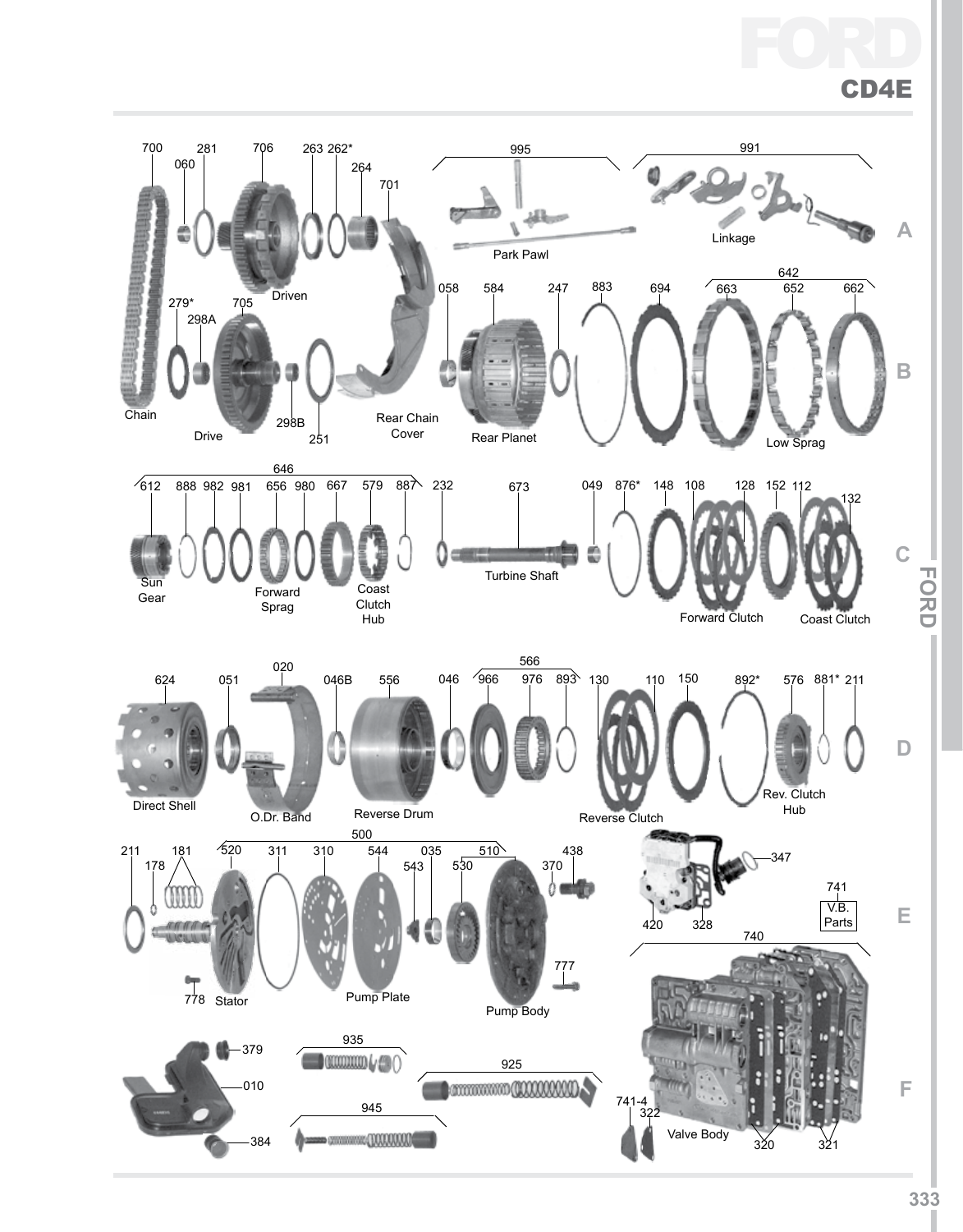|          | LL# Part# |                                        | QTY | REF# |
|----------|-----------|----------------------------------------|-----|------|
|          |           | <b>OVERHAUL KITS &amp; PISTON KITS</b> |     |      |
|          | NI        |                                        |     |      |
|          | $N1$      |                                        |     |      |
|          |           |                                        |     |      |
|          |           |                                        |     |      |
|          |           |                                        |     |      |
|          |           |                                        |     |      |
|          |           | <b>MASTER L/STEEL KITS</b>             |     |      |
|          | $N1$      |                                        |     |      |
|          |           |                                        |     |      |
|          |           |                                        |     |      |
|          |           |                                        |     |      |
|          |           | <b>MASTER W/STEELS KITS</b>            |     |      |
|          |           |                                        |     |      |
|          | $N1$      |                                        |     |      |
|          |           |                                        |     |      |
|          |           |                                        |     |      |
|          |           | <b>FILTERS</b>                         |     |      |
|          |           |                                        |     |      |
|          |           |                                        |     |      |
|          |           | <b>BANDS</b>                           |     |      |
|          | $020$     |                                        |     |      |
|          | 020       |                                        |     |      |
|          |           |                                        |     |      |
|          |           |                                        |     |      |
|          |           | <b>BUSHINGS</b>                        |     |      |
| $\alpha$ |           |                                        |     |      |
| C        |           |                                        |     |      |
| ய        |           |                                        |     |      |
|          |           |                                        |     |      |
|          |           |                                        |     |      |
|          |           |                                        |     |      |
|          |           |                                        |     |      |
|          | 049       |                                        |     |      |
|          |           |                                        |     |      |
|          |           |                                        |     |      |
|          |           |                                        |     |      |
|          |           |                                        |     |      |
|          |           |                                        |     |      |
|          |           |                                        |     |      |
|          |           |                                        |     |      |
|          | 064       |                                        |     |      |
|          |           | <b>METAL CLAD SEALS</b>                |     |      |
|          |           |                                        |     |      |
|          |           |                                        |     |      |
|          |           |                                        |     |      |
|          |           |                                        |     |      |
|          |           |                                        |     |      |
|          |           |                                        |     |      |
|          |           | <b>FRICTIONS</b>                       |     |      |
|          |           |                                        |     |      |
|          |           |                                        |     |      |
|          |           |                                        |     |      |
|          |           |                                        |     |      |
|          |           |                                        |     |      |
|          |           |                                        |     |      |
|          |           |                                        |     |      |
|          |           |                                        |     |      |
|          |           |                                        |     |      |
|          |           |                                        |     |      |
|          |           |                                        |     |      |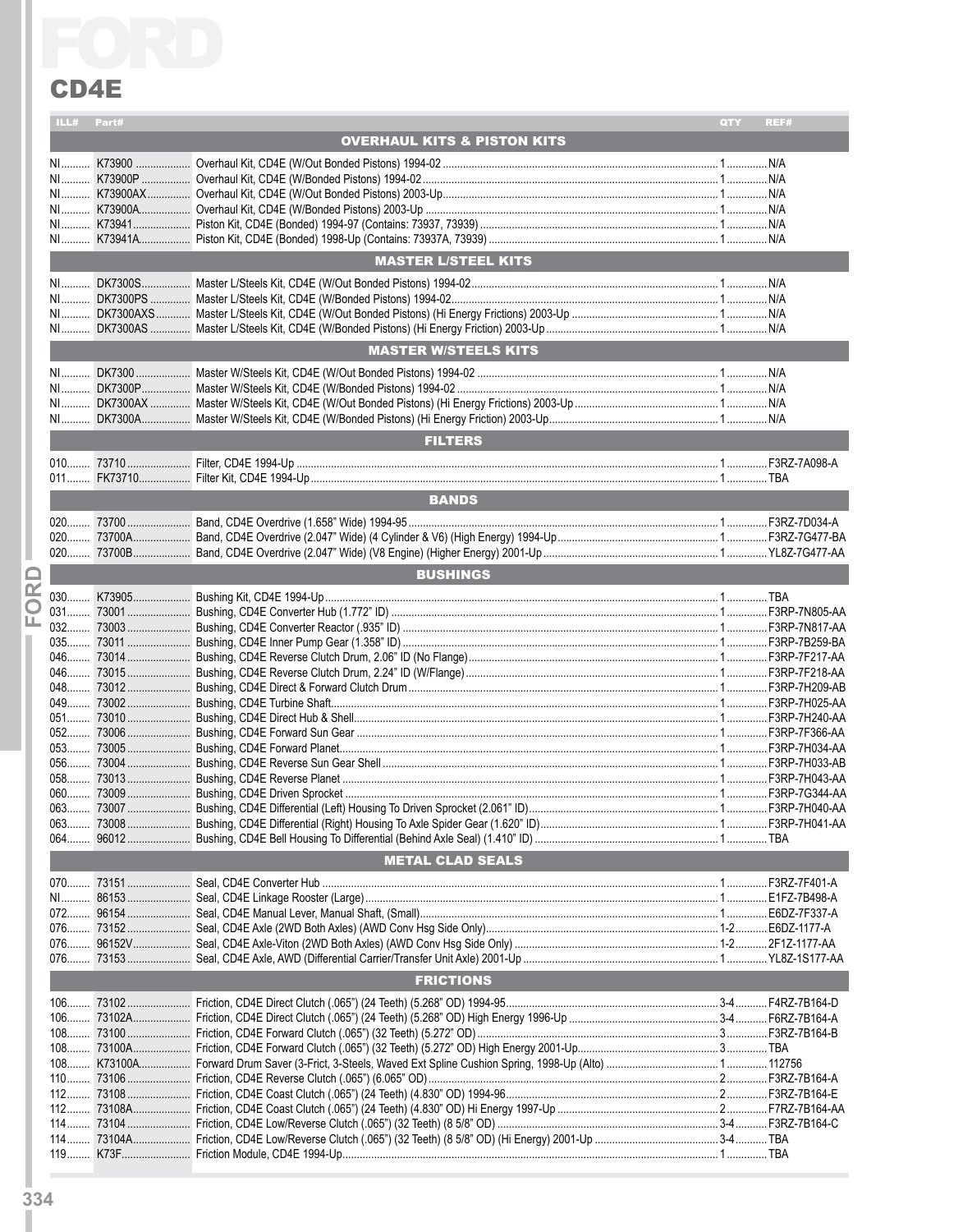

| ILL# Part#    |  |                                        | QTY | REF# |  |  |  |
|---------------|--|----------------------------------------|-----|------|--|--|--|
|               |  |                                        |     |      |  |  |  |
| <b>STEELS</b> |  |                                        |     |      |  |  |  |
|               |  |                                        |     |      |  |  |  |
|               |  |                                        |     |      |  |  |  |
|               |  |                                        |     |      |  |  |  |
|               |  |                                        |     |      |  |  |  |
|               |  |                                        |     |      |  |  |  |
|               |  |                                        |     |      |  |  |  |
|               |  |                                        |     |      |  |  |  |
|               |  |                                        |     |      |  |  |  |
|               |  |                                        |     |      |  |  |  |
|               |  |                                        |     |      |  |  |  |
|               |  | <b>PRESSURE PLATES</b>                 |     |      |  |  |  |
|               |  |                                        |     |      |  |  |  |
|               |  |                                        |     |      |  |  |  |
|               |  |                                        |     |      |  |  |  |
|               |  |                                        |     |      |  |  |  |
|               |  |                                        |     |      |  |  |  |
|               |  |                                        |     |      |  |  |  |
|               |  | <b>VALVE BODY KITS</b>                 |     |      |  |  |  |
|               |  |                                        |     |      |  |  |  |
|               |  |                                        |     |      |  |  |  |
|               |  | <b>SEALING RINGS</b>                   |     |      |  |  |  |
|               |  |                                        |     |      |  |  |  |
|               |  |                                        |     |      |  |  |  |
|               |  |                                        |     | п    |  |  |  |
|               |  |                                        |     |      |  |  |  |
|               |  |                                        |     | 刀    |  |  |  |
|               |  | <b>WASHERS &amp; BEARINGS</b>          |     |      |  |  |  |
|               |  |                                        |     |      |  |  |  |
|               |  |                                        |     |      |  |  |  |
|               |  |                                        |     |      |  |  |  |
|               |  |                                        |     |      |  |  |  |
|               |  |                                        |     |      |  |  |  |
|               |  |                                        |     |      |  |  |  |
|               |  |                                        |     |      |  |  |  |
|               |  |                                        |     |      |  |  |  |
|               |  |                                        |     |      |  |  |  |
|               |  |                                        |     |      |  |  |  |
|               |  |                                        |     |      |  |  |  |
|               |  |                                        |     |      |  |  |  |
|               |  |                                        |     |      |  |  |  |
|               |  |                                        |     |      |  |  |  |
|               |  |                                        |     |      |  |  |  |
|               |  |                                        |     |      |  |  |  |
|               |  |                                        |     |      |  |  |  |
|               |  |                                        |     |      |  |  |  |
|               |  |                                        |     |      |  |  |  |
|               |  |                                        |     |      |  |  |  |
|               |  |                                        |     |      |  |  |  |
|               |  |                                        |     |      |  |  |  |
|               |  |                                        |     |      |  |  |  |
|               |  |                                        |     |      |  |  |  |
|               |  |                                        |     |      |  |  |  |
|               |  |                                        |     |      |  |  |  |
|               |  |                                        |     |      |  |  |  |
|               |  |                                        |     |      |  |  |  |
|               |  |                                        |     |      |  |  |  |
|               |  |                                        |     |      |  |  |  |
|               |  |                                        |     |      |  |  |  |
|               |  | <b>GASKETS &amp; RUBBER COMPONENTS</b> |     |      |  |  |  |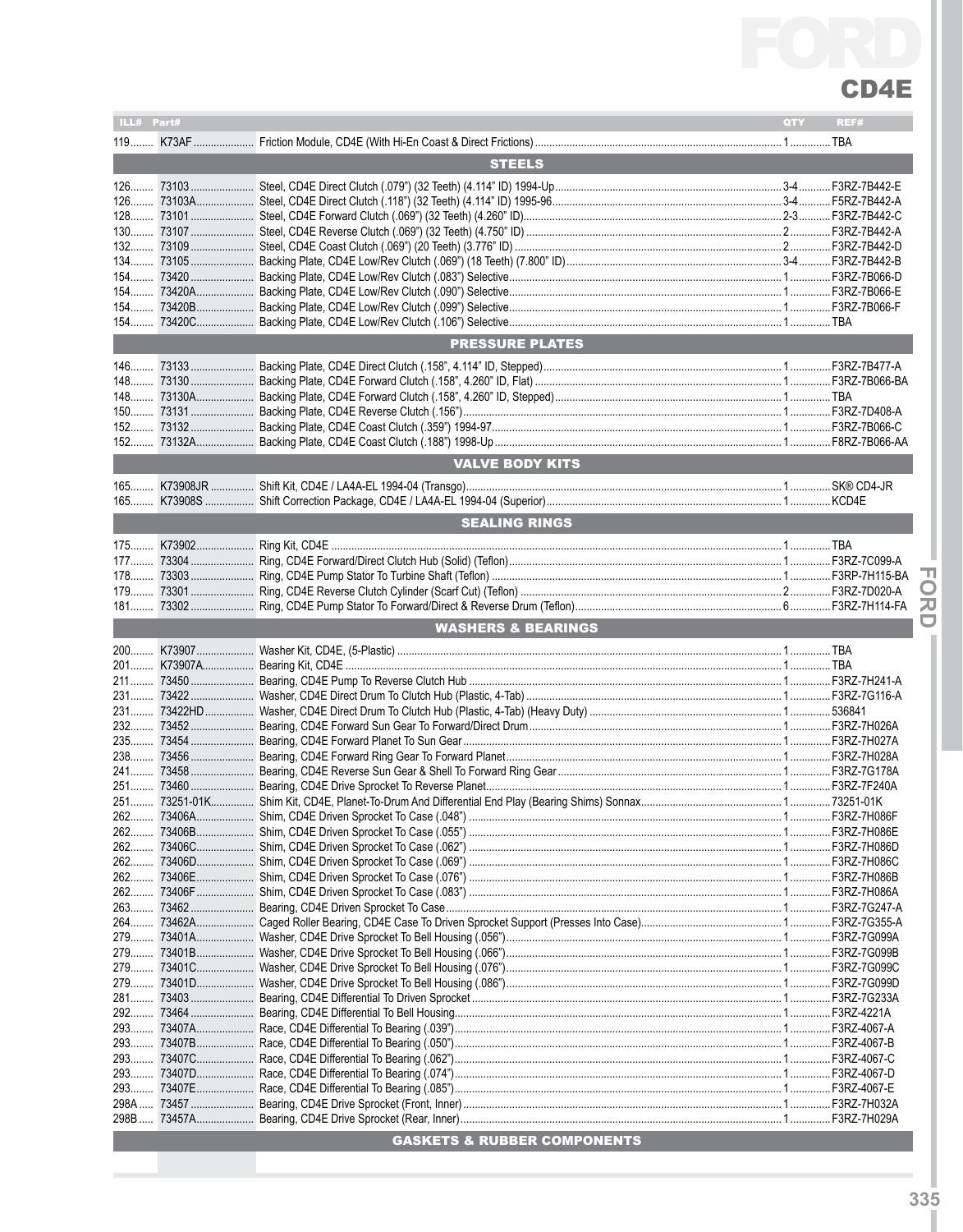|    | ILL# Part# |                                       | QTY <b>A</b> | REF# |
|----|------------|---------------------------------------|--------------|------|
|    |            |                                       |              |      |
|    |            |                                       |              |      |
|    |            |                                       |              |      |
|    |            |                                       |              |      |
|    |            |                                       |              |      |
|    |            |                                       |              |      |
|    |            |                                       |              |      |
|    |            |                                       |              |      |
|    |            |                                       |              |      |
|    |            |                                       |              |      |
|    |            |                                       |              |      |
|    |            |                                       |              |      |
|    |            |                                       |              |      |
|    |            |                                       |              |      |
|    |            |                                       |              |      |
|    |            |                                       |              |      |
|    |            |                                       |              |      |
|    |            |                                       |              |      |
|    |            |                                       |              |      |
|    |            |                                       |              |      |
|    |            |                                       |              |      |
|    |            |                                       |              |      |
|    |            |                                       |              |      |
|    |            |                                       |              |      |
|    |            | <b>TECHNICAL MANUALS</b>              |              |      |
|    |            |                                       |              |      |
|    |            |                                       |              |      |
| ≃  |            |                                       |              |      |
| O  |            |                                       |              |      |
| ш. |            | <b>ELECTRICAL COMPONENTS</b>          |              |      |
|    |            |                                       |              |      |
|    |            |                                       |              |      |
|    |            |                                       |              |      |
|    |            |                                       |              |      |
|    |            |                                       |              |      |
|    |            |                                       |              |      |
|    |            |                                       |              |      |
|    |            |                                       |              |      |
|    |            |                                       |              |      |
|    |            |                                       |              |      |
|    |            |                                       |              |      |
|    |            |                                       |              |      |
|    |            |                                       |              |      |
|    |            | <b>MISCELLANEOUS COMPONENTS</b>       |              |      |
|    |            |                                       |              |      |
|    |            |                                       |              |      |
|    |            | <b>PUMPS &amp; PUMP COMPONENTS</b>    |              |      |
|    | $500$      |                                       |              |      |
|    | $500$      |                                       |              |      |
|    |            |                                       |              |      |
|    |            |                                       |              |      |
|    |            |                                       |              |      |
|    |            |                                       |              |      |
|    | 529        |                                       |              |      |
|    |            |                                       |              |      |
|    |            |                                       |              |      |
|    |            |                                       |              |      |
|    |            | DRUMS, DRUM PISTON KITS & CLUTCH HUBS |              |      |
|    |            |                                       |              |      |
|    |            |                                       |              |      |
|    |            |                                       |              |      |
|    |            |                                       |              |      |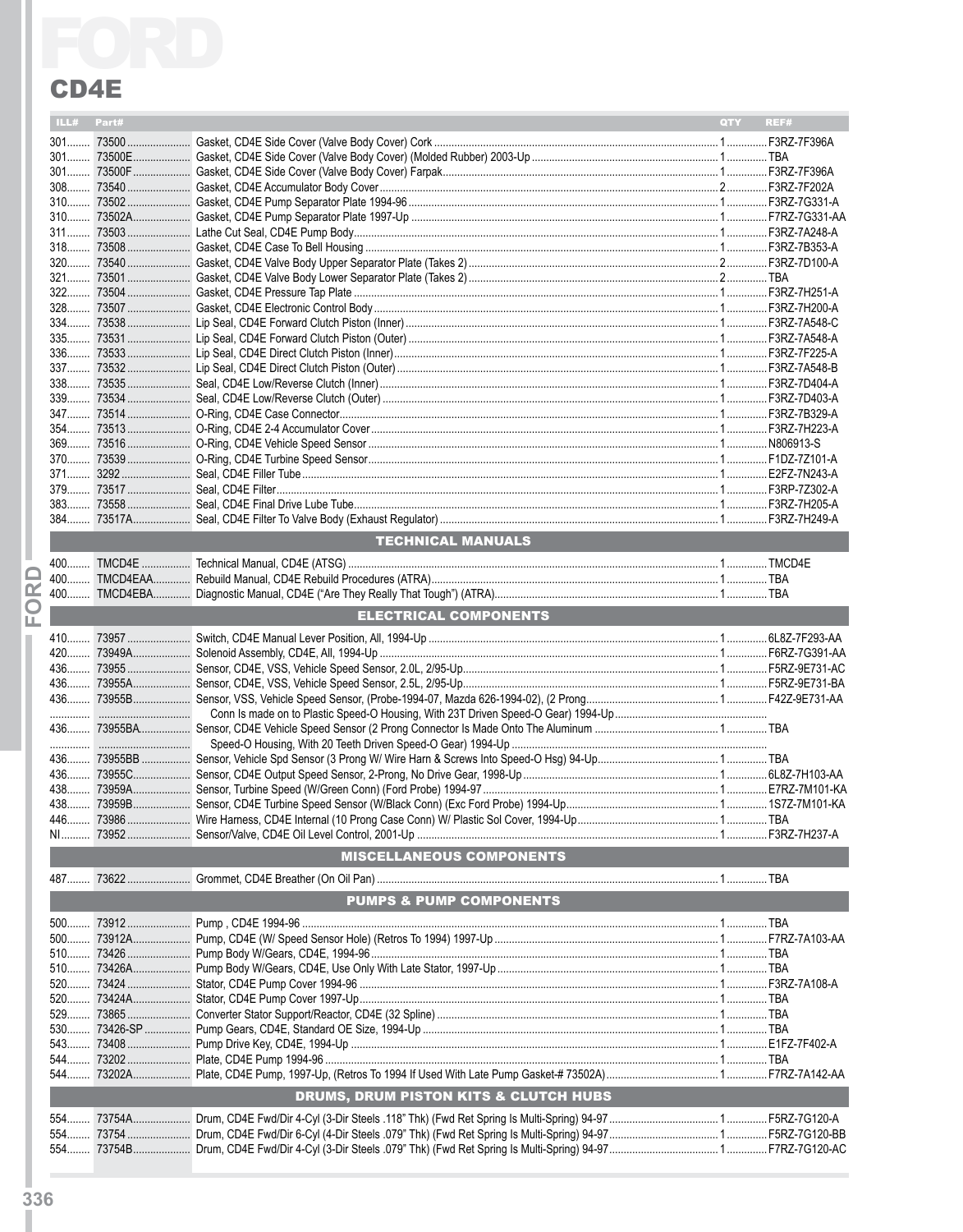

| ILL# Part# |             |                                                                                                                             | QTY | REF# |
|------------|-------------|-----------------------------------------------------------------------------------------------------------------------------|-----|------|
|            |             |                                                                                                                             |     |      |
|            |             |                                                                                                                             |     |      |
|            |             |                                                                                                                             |     |      |
|            |             |                                                                                                                             |     |      |
|            |             |                                                                                                                             |     |      |
|            |             | .<br>554  К73754D   Loaded Drum, CD4E Fwd/Dir 4-Cyl (3-Dir Steels .118" Thk) 98-Up…………………………………………………………………………………           |     |      |
|            |             |                                                                                                                             |     |      |
|            |             |                                                                                                                             |     |      |
|            |             |                                                                                                                             |     |      |
|            |             |                                                                                                                             |     |      |
|            |             |                                                                                                                             |     |      |
|            |             |                                                                                                                             |     |      |
|            |             |                                                                                                                             |     |      |
|            |             |                                                                                                                             |     |      |
|            |             |                                                                                                                             |     |      |
|            |             |                                                                                                                             |     |      |
|            |             |                                                                                                                             |     |      |
|            |             | PLANETS, RING GEARS, SUN GEARS & SHELLS                                                                                     |     |      |
|            |             |                                                                                                                             |     |      |
|            |             |                                                                                                                             |     |      |
|            |             | 584  73413  Planet, CD4E Reverse (4-Gear) W/Low Reverse Clutch Hub, 1994-Up………………………………………………………………………… ТВА                 |     |      |
|            |             |                                                                                                                             |     |      |
|            |             |                                                                                                                             |     |      |
|            |             |                                                                                                                             |     |      |
|            |             |                                                                                                                             |     |      |
|            |             |                                                                                                                             |     |      |
|            |             |                                                                                                                             |     |      |
|            |             |                                                                                                                             |     |      |
|            |             |                                                                                                                             |     |      |
|            |             |                                                                                                                             |     |      |
|            |             |                                                                                                                             |     |      |
|            |             | <b>SPRAGS</b>                                                                                                               |     |      |
|            |             |                                                                                                                             |     |      |
|            |             | 642 K73727MD …………… Mechanical Diode, CD4E Low With Outer & Inner Races, 200-Up …………………………………………………………………………………5L8Z-7A089-AB |     |      |
|            |             |                                                                                                                             |     |      |
|            |             |                                                                                                                             |     |      |
|            |             |                                                                                                                             |     |      |
|            |             |                                                                                                                             |     |      |
|            |             |                                                                                                                             |     |      |
|            |             |                                                                                                                             |     |      |
|            |             |                                                                                                                             |     |      |
|            |             |                                                                                                                             |     |      |
|            |             | <b>SHAFTS</b>                                                                                                               |     |      |
|            |             |                                                                                                                             |     |      |
|            |             |                                                                                                                             |     |      |
|            |             |                                                                                                                             |     |      |
|            |             |                                                                                                                             |     |      |
|            |             |                                                                                                                             |     |      |
|            |             | <b>CHAINS</b>                                                                                                               |     |      |
|            |             |                                                                                                                             |     |      |
|            |             |                                                                                                                             |     |      |
|            |             | 700 73820A………………… Chain, CD4E (46 Links, 1" Wide) Most 2.5L & 3.0L V-6, 1994-Up …………………………………………………………………………HV-044          |     |      |
|            |             |                                                                                                                             |     |      |
|            |             |                                                                                                                             |     |      |
|            |             |                                                                                                                             |     |      |
|            |             |                                                                                                                             |     |      |
|            |             | <b>SPROCKETS &amp; DIFFERENTIALS</b>                                                                                        |     |      |
|            |             |                                                                                                                             |     |      |
|            |             |                                                                                                                             |     |      |
|            | 705  73853A |                                                                                                                             |     |      |
|            |             |                                                                                                                             |     |      |
|            |             |                                                                                                                             |     |      |
|            |             |                                                                                                                             |     |      |
|            |             |                                                                                                                             |     |      |
|            |             |                                                                                                                             |     |      |
|            |             |                                                                                                                             |     |      |
|            |             |                                                                                                                             |     |      |

**IFor dI**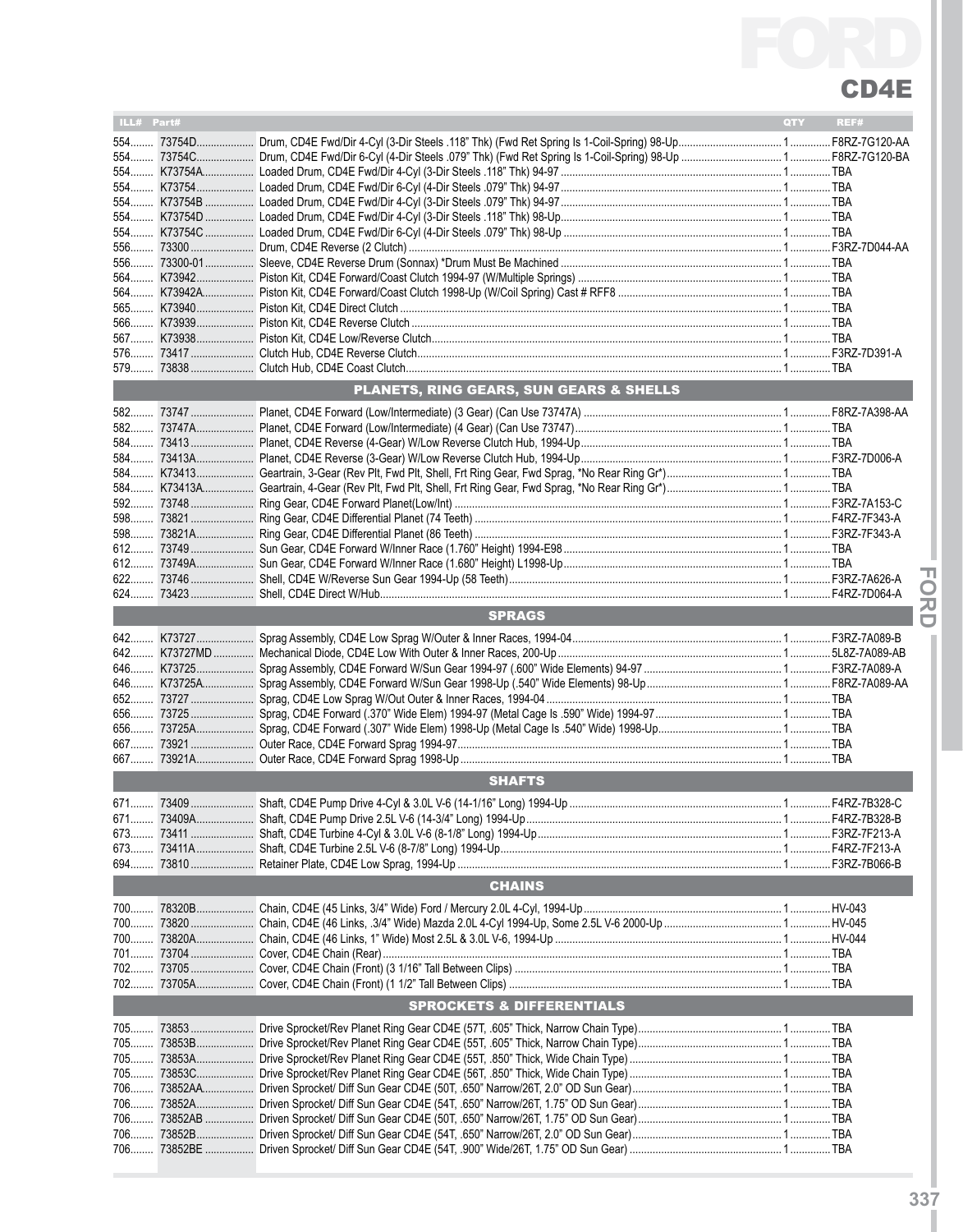|       | <b>CD4E</b> |                                      |     |      |
|-------|-------------|--------------------------------------|-----|------|
|       | ILL# Part#  |                                      | QTY | REF# |
|       |             |                                      |     |      |
|       |             |                                      |     |      |
|       |             |                                      |     |      |
|       |             |                                      |     |      |
|       |             |                                      |     |      |
|       |             |                                      |     |      |
|       |             |                                      |     |      |
|       |             | <b>VALVE BODIES (DACCO VB#)</b>      |     |      |
|       |             |                                      |     |      |
|       |             |                                      |     |      |
|       |             | <b>VALVE BODIES</b>                  |     |      |
|       |             |                                      |     |      |
|       |             |                                      |     |      |
|       |             | <b>VALVE BODY COMPONENTS</b>         |     |      |
|       |             |                                      |     |      |
|       |             |                                      |     |      |
|       |             |                                      |     |      |
|       |             |                                      |     |      |
|       |             | <b>CASES &amp; CASE COMPONENTS</b>   |     |      |
|       |             |                                      |     |      |
| 750   |             |                                      |     |      |
|       |             |                                      |     |      |
|       |             |                                      |     |      |
|       |             |                                      |     |      |
| œ     |             |                                      |     |      |
| O     |             |                                      |     |      |
| ட     |             |                                      |     |      |
|       |             |                                      |     |      |
|       |             |                                      |     |      |
|       |             |                                      |     |      |
|       |             |                                      |     |      |
|       |             |                                      |     |      |
|       |             |                                      |     |      |
| $766$ |             | <b>SPEEDO GEARS &amp; SNAP RINGS</b> |     |      |
|       |             |                                      |     |      |
| 848   |             |                                      |     |      |
| 848   |             |                                      |     |      |
|       |             |                                      |     |      |
| 857   |             |                                      |     |      |
|       |             |                                      |     |      |
|       |             |                                      |     |      |
|       |             |                                      |     |      |
| $876$ |             |                                      |     |      |
|       |             |                                      |     |      |
| 876   |             |                                      |     |      |
| $876$ |             |                                      |     |      |
| 876   |             |                                      |     |      |
| $876$ |             |                                      |     |      |
| 877   |             |                                      |     |      |
| $878$ |             |                                      |     |      |
|       |             |                                      |     |      |
| 878   |             |                                      |     |      |
| 878   |             |                                      |     |      |
| 879   |             |                                      |     |      |
| $881$ |             |                                      |     |      |
| 883   |             |                                      |     |      |
|       |             |                                      |     |      |